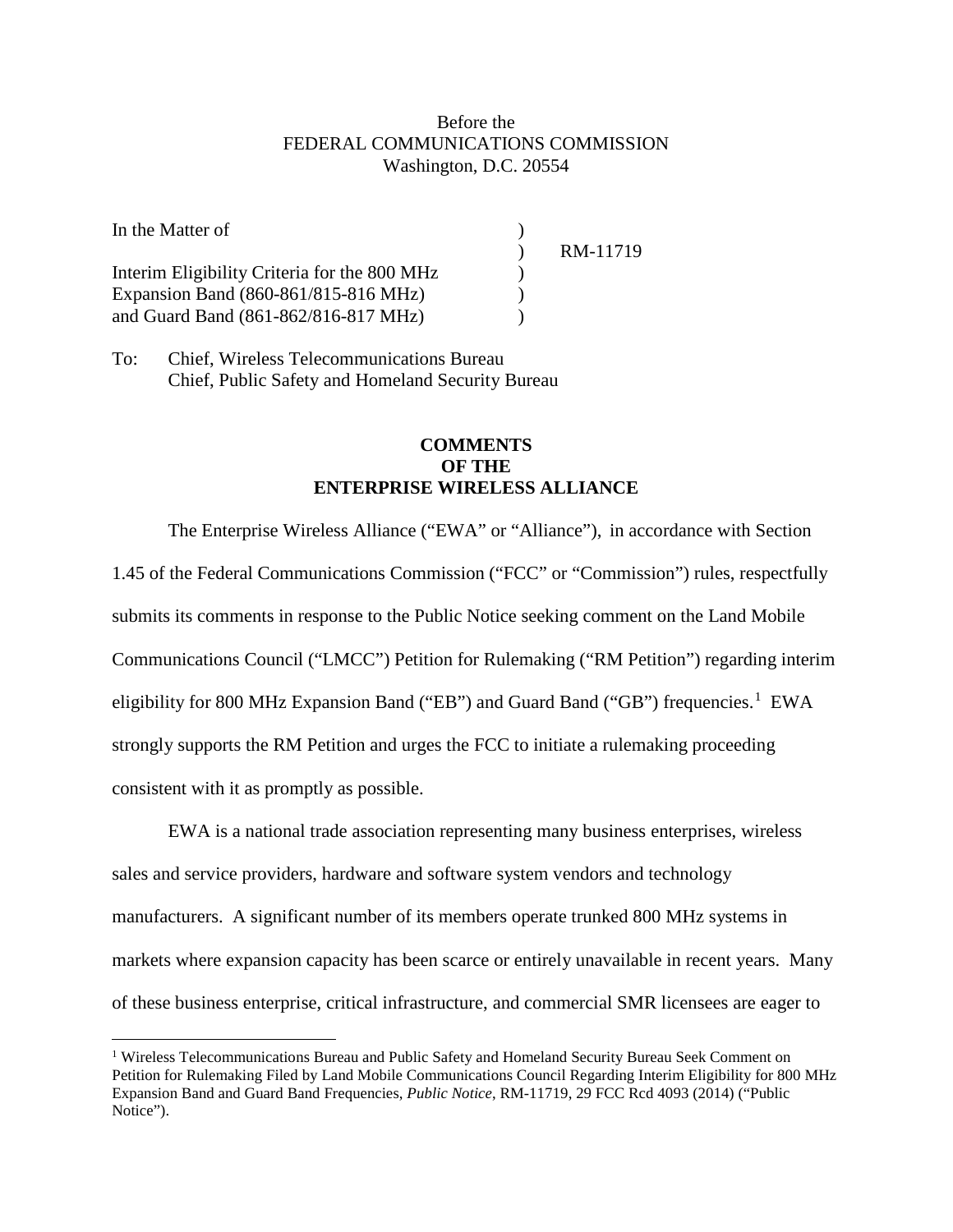add capacity to their facilities, but have been unable to do so since the vast majority of 800 MHz spectrum is being reserved for public safety use once it is vacated by Sprint Corporation. The EB/GB spectrum that will become available after 800 MHz rebanding reaches the requisite completion levels in each NPSPAC market is the only opportunity they have to secure frequencies that can be used to expand their systems.

For this reason, the Alliance fully supports the LMCC request for a rule change to provide this limited, six-month opportunity for incumbent-only access to EB/GB frequencies. EWA would have preferred a somewhat longer period, but recognizes that the FCC must maintain a balance between promoting increased spectrum efficiency by allowing incumbent system expansion and making spectrum broadly available to all qualified applicants. The Alliance is persuaded that six months is a reasonable amount of time for any incumbent with a serious spectrum requirement to prepare and file an expansion application.

EWA recommends against reserving a pre-determined amount of spectrum for new entrants. The FCC Rules already limit the number of frequencies that can be assigned at one time to a trunked system<sup>[2](#page-1-0)</sup> and even that number will be subject to whatever Memorandum of Agreement is adopted by the participating Frequency Advisory Committees to resolve instances of mutual exclusivity in this spectrum. The requirement to certify construction of deployed frequencies also limits over-reaching on the part of applicants. As explained in the RM Petition, the increased capacity created by allowing the expansion of systems by incumbents whose commitment to operate in a particular market already has been demonstrated, in EWA's opinion, outweighs the benefits that might be achieved by guaranteeing some number of new market entrants.

 $\overline{a}$ 

<span id="page-1-0"></span><sup>2</sup> 47 C.F.R. §90.627(a).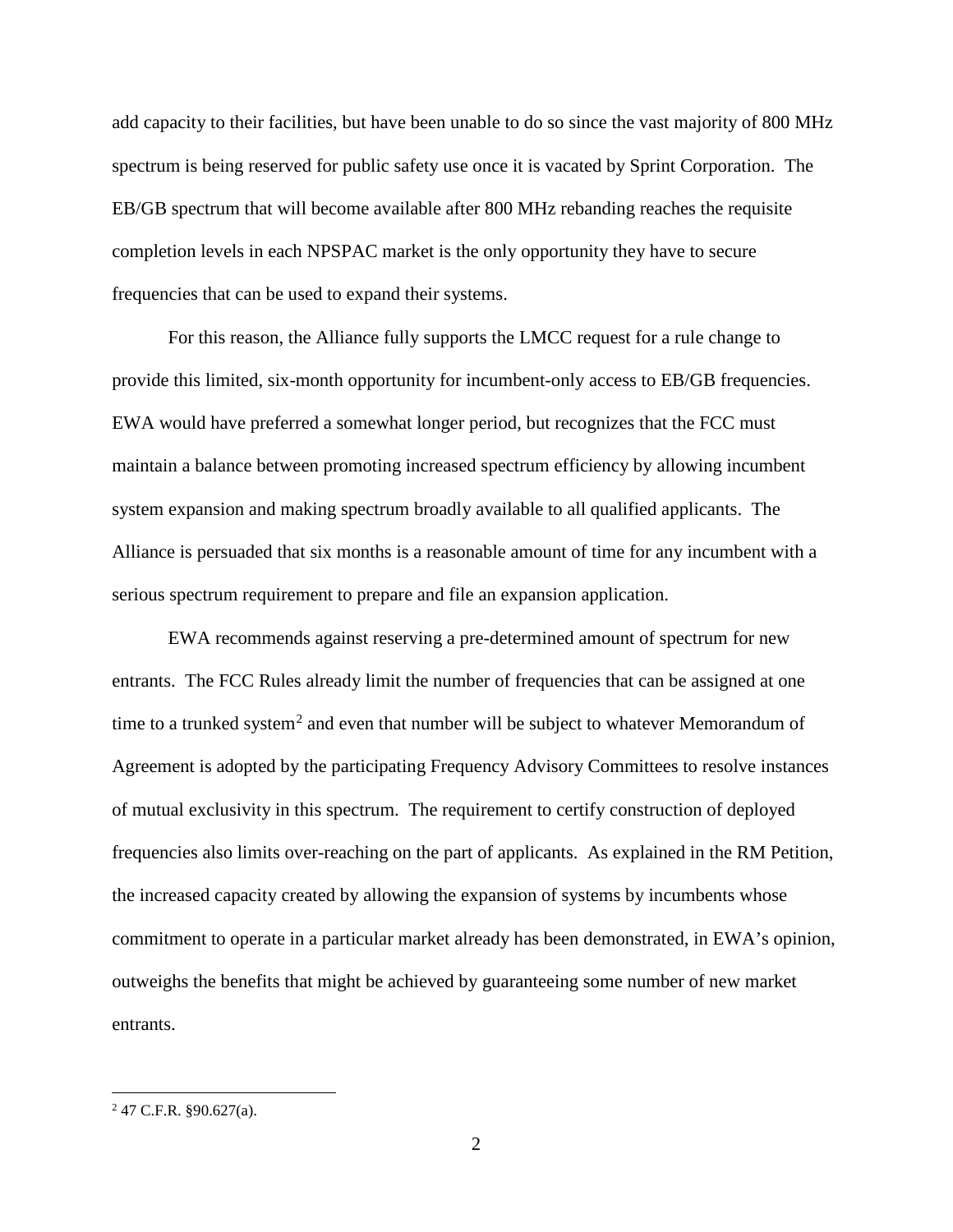Finally, the Alliance considers it absolutely critical that the FCC defer declaring rebanding complete in additional NPSPAC regions until the rules proposed in the RM Petition have been adopted. The Commission is familiar with the flood of applications that all too frequently is triggered by an expectation that the value of spectrum might increase, applications that have little or nothing to do with the entity's serious intention and ability to deploy and operate the system proposed. Having waited almost a decade for these frequencies to be made available, the Commission should enable the industry to put them to their most productive use by adopting rules consistent with the RM Petition.

**ENTERPRISE WIRELESS ALLIANCE**

By:  $\sqrt{\mu u} u'' \cdot \sqrt{v}$ 

Mar $\n E$ . Crosby ident/CEO 2121 Cooperative Way, Ste. 225 Herndon, VA 20171 (703) 528-5115 [mark.crosby@enterprisewireless.org](mailto:mark.crosby@enterprisewireless.org)

Counsel:

Elizabeth R. Sachs Lukas, Nace, Gutierrez & Sachs, LLP 8300 Greensboro Drive, Ste. 1200 McLean, VA 22102 (703) 584-8678 [lsachs@fcclaw.com](mailto:lsachs@fcclaw.com)

May 27, 2014